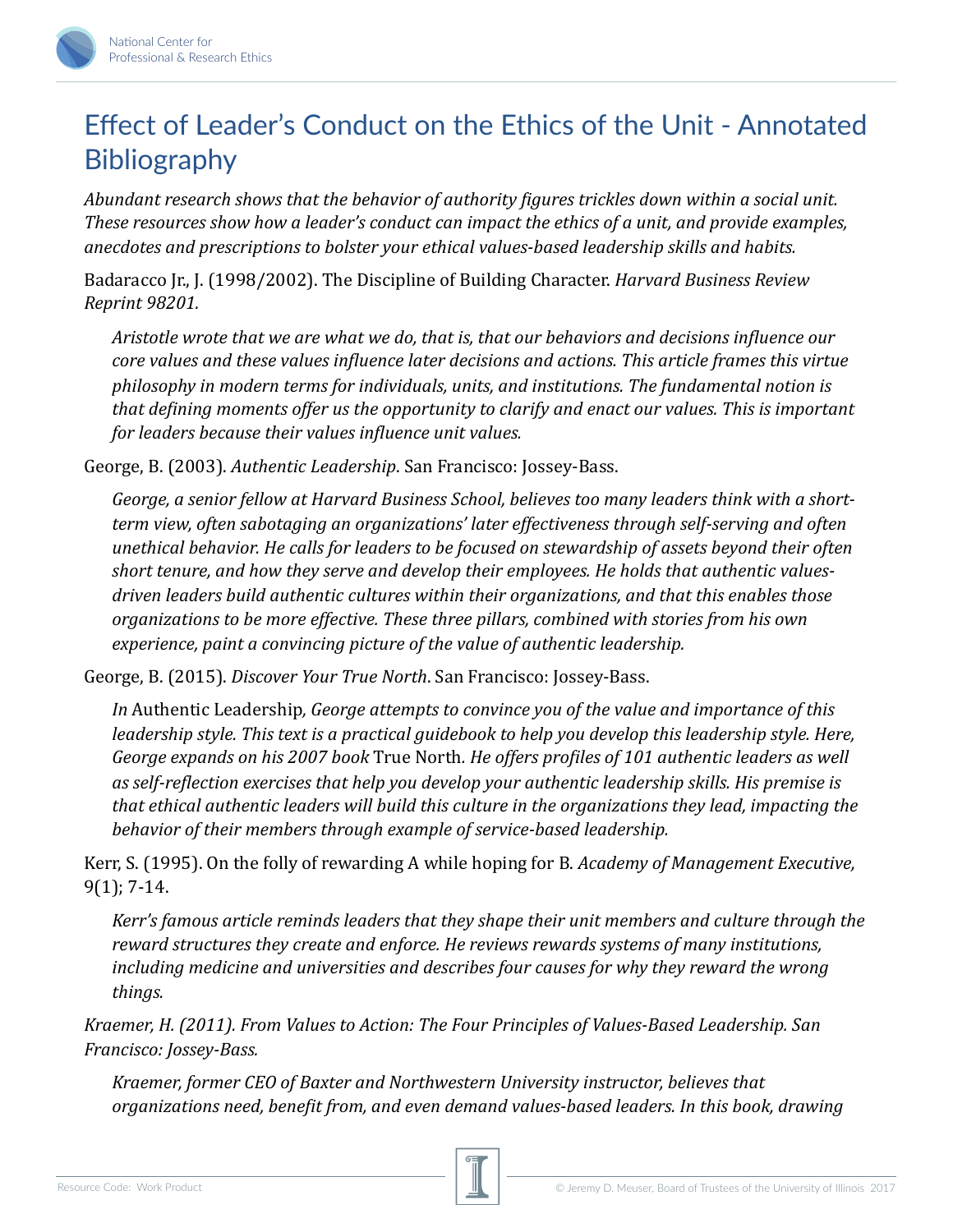

*from his own experience and that of others, Kraemer provides practical advice, recommending* four pillars of values-based leadership: self-reflection, balance and perspective, true self*conscious, and genuine humility. Fundamentally, his prescription for leaders is, "do the right thing!"* While this is critical for leaders, it is still paramount for academics and business professionals at any level. This easy-to-read 2012 Silver Medal Nautilus Book Award Winner provides a framework to grow in self-knowledge to become a values-based person and leader.

Gebler, D. (2012). *The Three Power Values: How Commitment, Integrity, and Transparency Clear the Roadblocks to Performance*. San Francisco: Jossey-Bass. 

In this book, Gebler emphasizes the *importance of culture for the success of any organization.* He expounds on the relationship between values and culture and the behavioral roadblocks that you *may be unconsciously placing in the way of your unit's success. This book explains how integrity, commitment, and transparency align values, goals, and principles orienting your unit for high performance.* He suggests that leaders do not realize the importance of culture or whether the *culture they have fostered or inherited encourages illegal or unethical behaviors. This book will help* you ask critical questions and consciously think about the unit culture you have and want.

*Panico, C. R. (2013).* Naked Leadership: Lead to Win Hearts and Minds. Business and Professional *Ethics Journal, 32: 259-270.* 

*Taking* the perspective that "culture is always a reflection of our leadership values," this article *emphasizes* the *importance of trust for the development and maintenance of an ethical culture. Panico warns against allowing a culture to be formed by default, that is, without conscious* shaping. Instead, he suggests that by fostering trust and loyalty, you can earn the admiration and *followership of your unit, while you form them into ethical actors by example.* 

Sutton, R. I. (2010). *Good Boss, Bad Boss: How to Be the Best and Learn from the Worst*. NY: Business Plus. 

*In his book,* The No Asshole Rule, Sutton describes how jerks at work can destroy a positive *workplace culture. In this follow-up book, he shifts his focus to the importance of the leader for* shaping the culture of the workplace. This book is based on research and real life examples of both *the positive and negative influence leaders have. Sutton cautions leaders about the immense impact they can have over work and personal lives, affecting performance, health, and enjoyment* of everyone in the unit and beyond. This book is packed with advice on avoiding toxic cultures and *having* a positive influence on your work unit such as the importance of mindset for leadership, *connecting* what you say with what you do, and controlling your emotions and responses to avoid *lashing out at your unit members.* 

Treviño, L. Hartman, L. & Brown, M. (2000). Person and Moral Manager: How Executives Develop a Reputation for Ethical Leadership. *California Management Review*, 42(2), 128 - 142.

This article is especially important for leaders of large units and higher level institutional *administrators.* Focusing on the importance of reputation, Treviño and colleagues point out that *morality* is about both who you are, how you behave, and the decisions you make. They discuss the *importance of the leader in role modeling, rewarding and punishing, and communicating ethics*